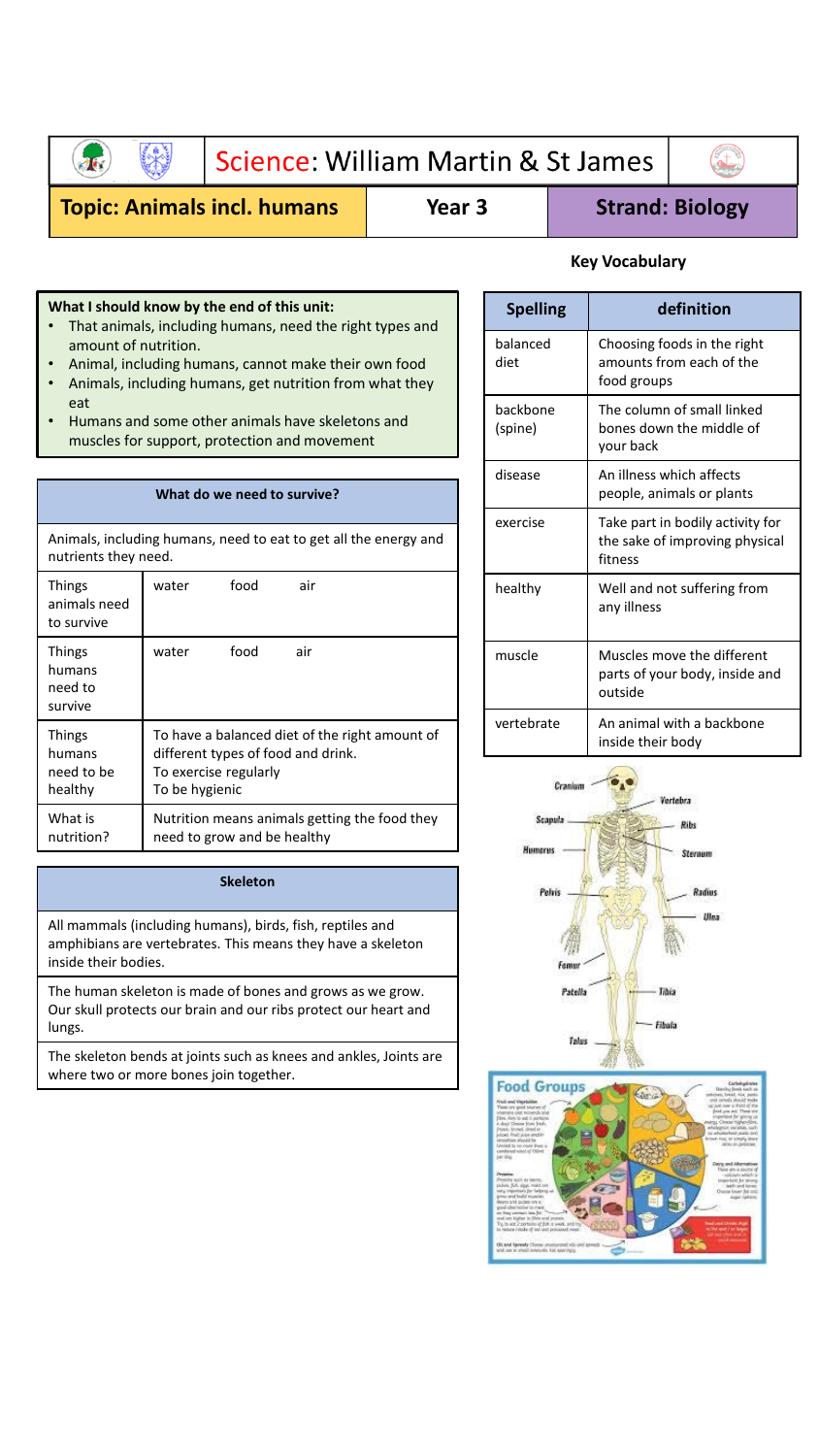

# Science: William Martin & St James



**Topic: Animals incl. humans | Year 3 | Strand: Biology** 

| <b>Balanced diet</b>                                                                                                                                                         |                                                |
|------------------------------------------------------------------------------------------------------------------------------------------------------------------------------|------------------------------------------------|
| The human body needs a balanced diet to work properly. Good<br>health involves drinking enough water and eating the right amount<br>of foods from the different food groups. | Muscles<br>help us<br>$up)$ or $ri$<br>the bon |
| Carbohydrates give us energy. They are found in foods such as<br>bread, potatoes and pasta.                                                                                  |                                                |
| Proteins help our body to repair itself. They are found in foods such<br>as fish, meat, nuts, seeds, eggs and cheese.                                                        |                                                |
| Fats help store energy for our bodies. They are found in foods such<br>as butter, cheese and fried foods.                                                                    |                                                |
| Fibre is important for helping us digest our foods. It is found in fruit<br>and vegetables.                                                                                  |                                                |

#### **Muscles**

are attached to the skeleton to move. They either contract (bunch elax (go back to normal) to move tes.